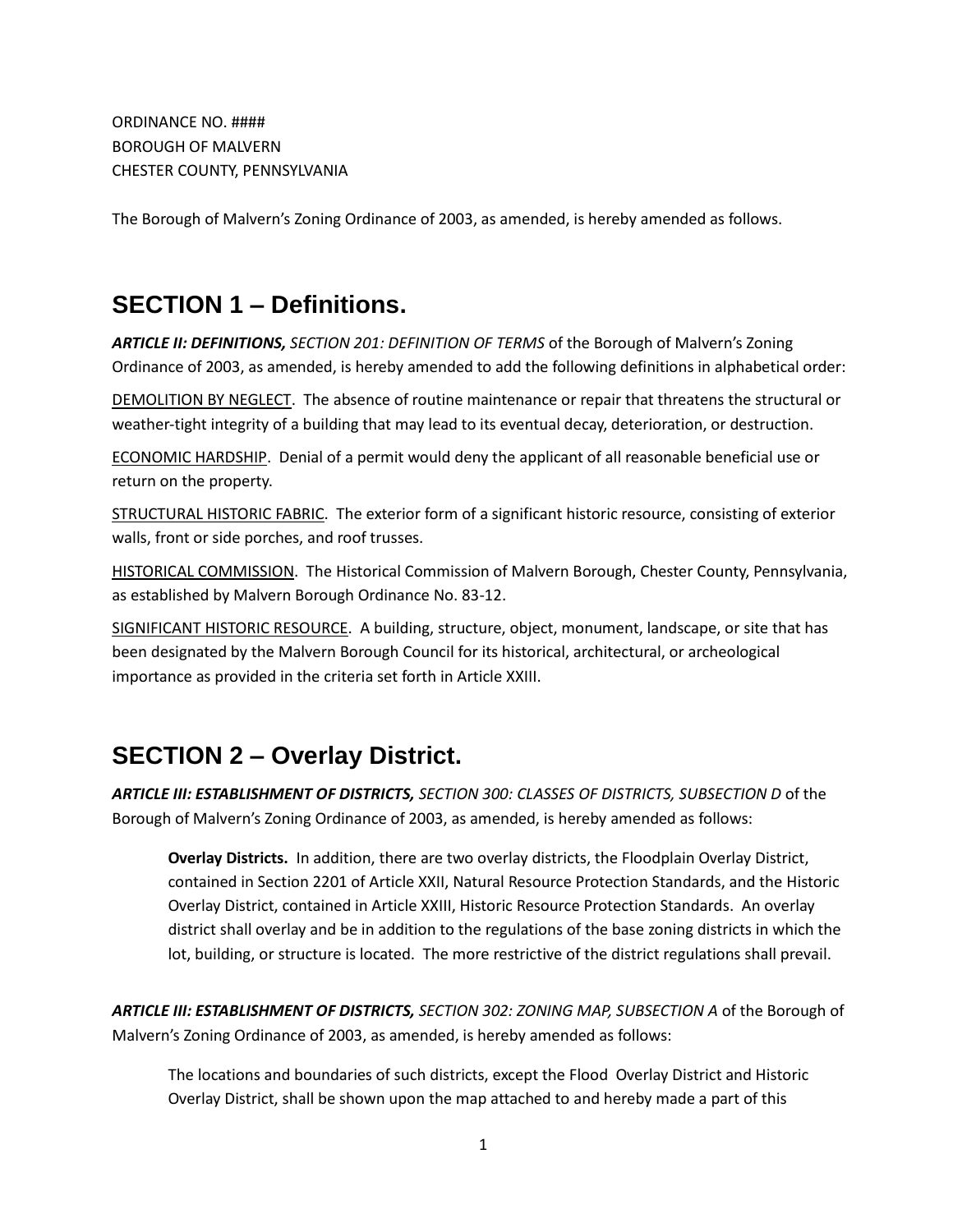Ordinance, which shall be designated the "Zoning Map." The Zoning Map and all the notation, references and other data shown thereon shall be as much as part of this Ordinance as if fully described herein. The Flood Overlay District and Historic Overlay District shall be treated as overlay zones to the otherwise applicable base zones.

## **SECTION 3 – Standards.**

*ARTICLE XXIII: HISTORIC RESOURCE PROTECTION STANDARDS* is hereby added to the Borough of Malvern's Zoning Ordinance of 2003, as amended, with the following Sections:

## **Section 2300 PURPOSE**

It is the intent of this Article to preserve and protect the significant historic resources and associated properties within the Borough of Malvern that have a distinctive character recalling the historical, architectural, residential, commercial, aesthetic, and cultural heritage of the Borough, Chester County and the Commonwealth of Pennsylvania. The preservation and protection of significant historic resources and associated properties is a public necessity and promotes the general welfare for the citizens of the Borough of Malvern.

The provisions of this Article are intended to:

- A. Identify and designate significant historic resources in the Borough;
- B. Encourage the continued use of significant historic resources and facilitate their appropriate reuse;
- C. Discourage the unnecessary demolition of significant historic resources, including their settings, landscapes and other similar features by establishing a clear process whereby proposed demolitions affecting historic resources are reviewed;
- D. Discourage the unnecessary deterioration and decline of significant historic resources that lead to blighted conditions through the implementation of demolition by neglect procedures;
- E. Minimize adverse impacts on historic resources by establishing standards to regulate the demolition, destruction, and removal of significant historic resources through the implementation of the standards contained herein;
- F. Promote retention of historical integrity in the context of proposed land use, subdivision, and land development proposals;
- G. Ensure the proper documentation of significant historic resources if their demolition or destruction is necessary; and
- H. Provide information on historic preservation best practices and incentives to property owners and residents.

#### **Section 2301 GENERAL PROVISIONS**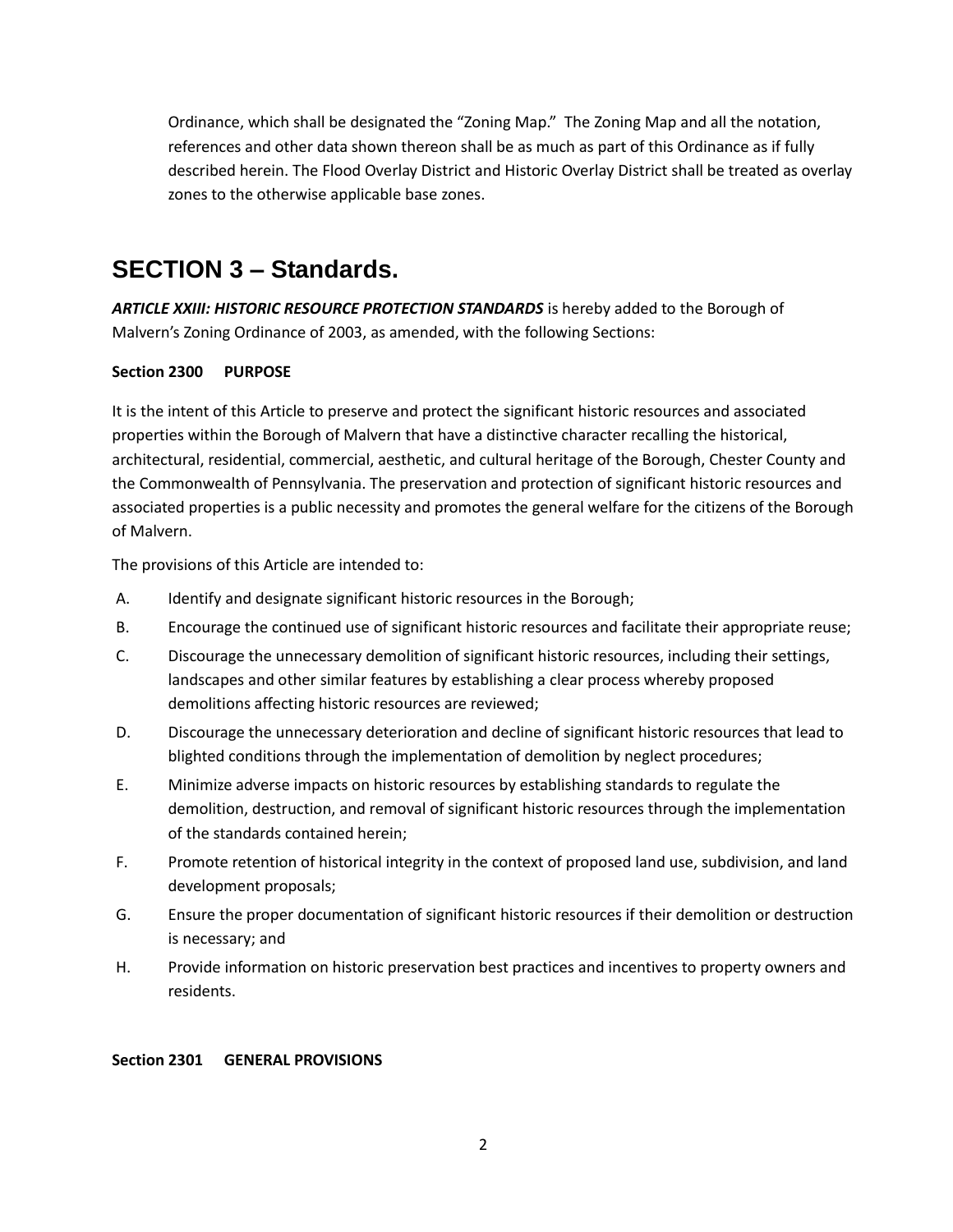- *A.* **Compliance.** Any demolition of all or part of a significant historic resource as designated by this Article shall occur only in full compliance with the terms of this Article and other applicable regulations.
- *B.* **Historical Overlay.** The land parcel associated with each significant historic resource included on the official list shall be deemed part of the historical overlay on any zoning district now or hereafter enacted to regulate the use of land in the Borough of Malvern. A land parcel associated with a significant historic resource shall be included in its entirety and shall not be subdivided unless approved by the procedures provided in this Article.
- *C.* **Severability.** Should any section of this Article be revised as a result of legislative or administrative action or judicial decision separate from and independent of the authority of the Borough of Malvern, the zoning requirements and other regulatory measures applicable to the property in question shall be those of the underlying zoning district and shall remain in full effect without consideration of this Article.
- *D.* **Applicability.** All property, including land, improvements and appurtenances, associated with a significant historic resource are considered part of the Historical Overlay and are governed by the provisions of this Article.
- *E.* **Other Restrictions.** It is not intended by this Article to repeal, abrogate, or impair any existing easements, covenants, or deed restrictions. However, where this Article imposes greater restrictions, the provisions of this Article shall prevail.
- *F.* **Records.** The Borough Manager shall maintain in his or her office a record of all applications associated with the provisions of this Article including all final dispositions of the same.
- *G.* **Reimbursement of Costs.** Any costs incurred by the Historical Commission, as agreed to in advance and in writing by the Applicant, to review the application and any plans or studies submitted therewith to the Historical Commission, shall be fully reimbursed by the Applicant. *(Borough Solicitor recommends a schedule of fixed fees for applications as well as reimbursement.)*
- *H.* **Violations.** Any person, partnership or corporation who or which has violated or permitted the violation of the provisions of this ordinance shall upon being found liable therefore in a civil enforcement proceeding commenced by the municipality, pay a judgment equal to the market value or replacement value of the property demolished or destroyed. In addition, no permit for the construction of a new building on the property shall be issued for a twelve (12) month period. Other enforcement actions afforded the Borough through the code of ordinances shall be used accordingly. Because of the irreplaceable nature of historic resources, injunctive relief may be appropriate notwithstanding a lack of physical danger to the general public.
- *I.* **Other Permits and Approvals.** Review and approval by the Borough of proposed work under the provisions of this Article shall be considered prerequisite to the issuance of any other permits and approvals required by the Borough. The issuance of any approval under the provisions of this Article shall not relieve the applicant from obtaining other permits or approvals required by the Borough.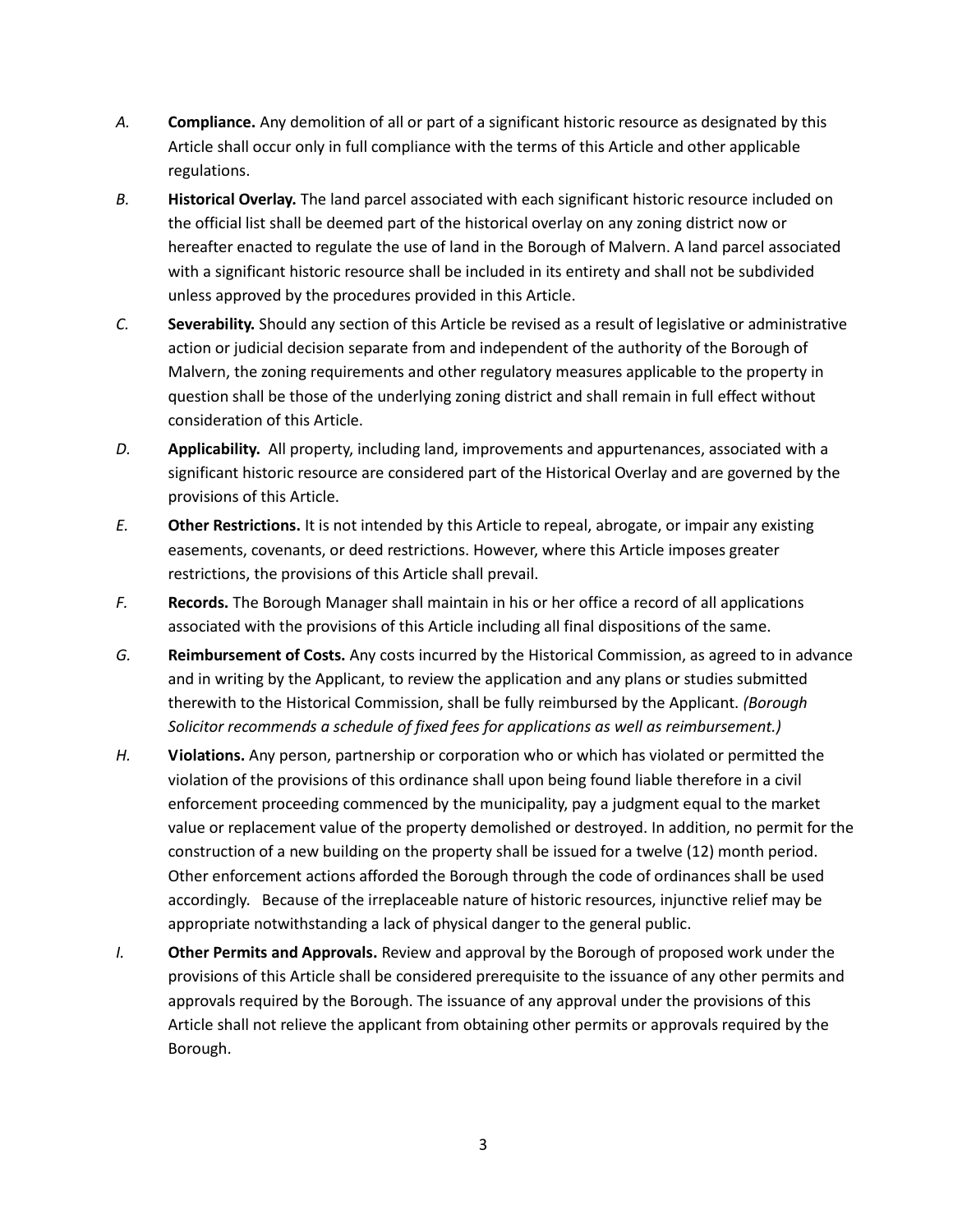#### **Section 2302 ADDITIONAL DUTIES OF THE HISTORICAL COMMISSION**

In addition to the functions and duties established for the Historical Commission in Malvern Borough Ordinance No. 83-12 the following shall be added in accordance with the purposes of this Article:

- A. Provide recommendations to the Borough Council concerning the proposed addition or removal of a property as a significant historic resource on the official list. Provide Borough Council with recommendations on the issuance of permits for demolition that impact significant historic resources.
- B. Review and comment on subdivision and land development applications which affect significant historic resources in accordance with the requirements and procedures outlined in this Article.
- C. Perform any other lawful activities at the bequest of Borough Council that shall be deemed necessary to further the purposes of this Article.

#### **Section 2303 OFFICIAL LIST OF SIGNIFICANT HISTORIC RESOURCES**

- A. **Establishment.** The official list of significant historic resources is hereby established of buildings, structures, objects, monuments, landscapes, and sites in the Borough. The official list is attached to and hereby made part of this Ordinance, and shall be available for public inspection in the Borough Administrative Office. Initially, the official list shall consist of the significant historic resources designated by Borough Council in the adoption of this ordinance.
- B. **Criteria for designation.** A building, structure, object, monument, landscape, or site may be placed on the official list through an action of Borough Council if and only if it is fifty (50) years of age or older and meets any two or more of the following criteria:
	- 1. Has significant character, interest or value as part of the development, heritage or cultural characteristics of the Borough, Chester County, region, commonwealth, or nation.
	- 2. Is associated with the life of a person or history of an organization of importance to the history of the Borough, Chester County, region, commonwealth or nation**.**
	- 3. Is associated with an event of importance to the history of the Borough, Chester County, region, commonwealth or nation.
	- 4. Embodies distinguishing characteristics of an architectural style, vernacular type, or feat of engineering.
	- 5. Is the noteworthy work of a designer, architect, landscape architect, or engineer whose work has significantly influenced the historical, architectural, economic, social or cultural development of the Borough, Chester County, region, commonwealth or nation.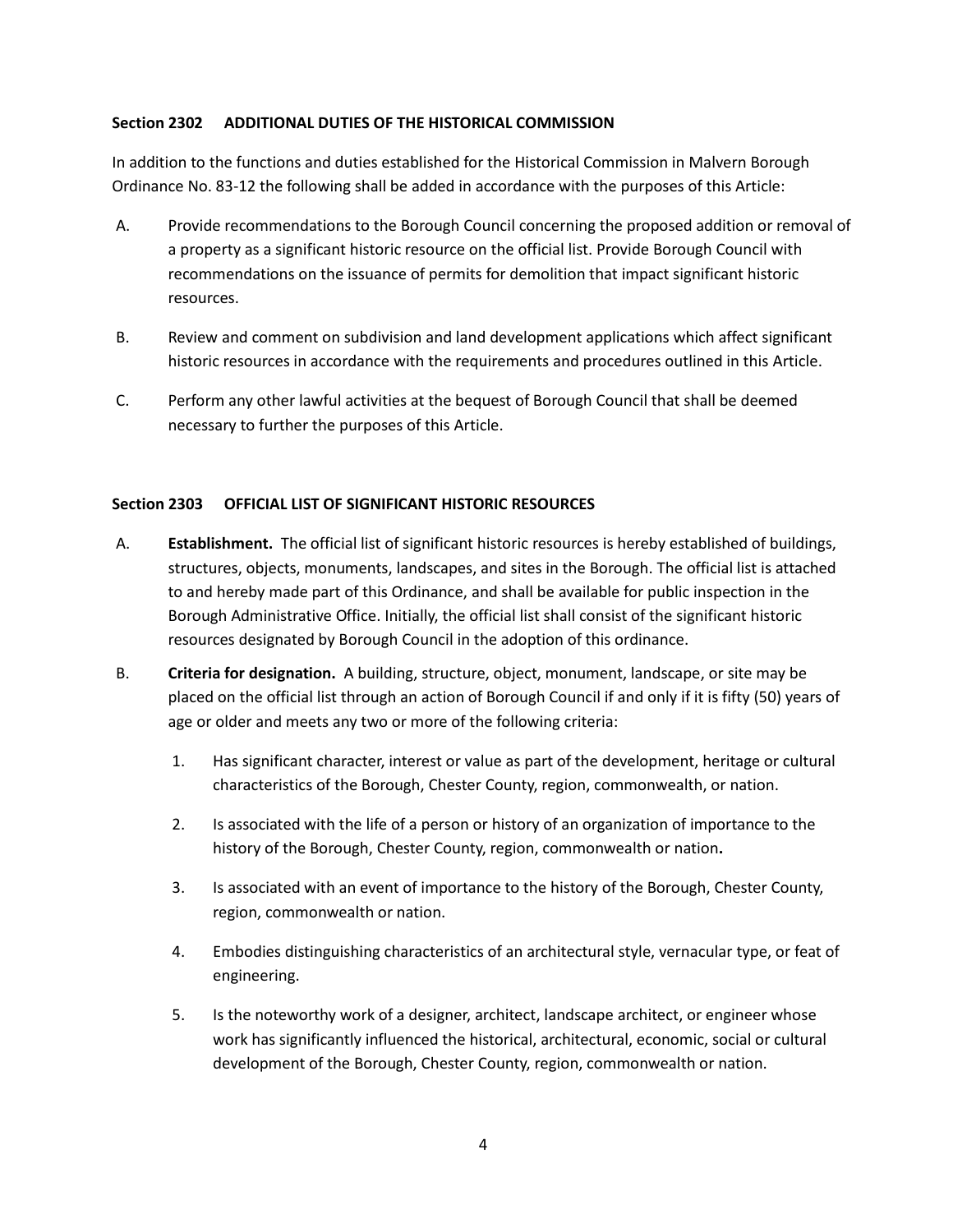- 6. Contains elements of design, detail, materials or craftsmanship which represent a significant innovation.
- 7. Is part of or related to a commercial center, park, community or other distinctive area which should be preserved according to an historic, cultural or architectural motif.
- 8. Owing to its unique location or singular physical characteristic, represents an established and familiar visual feature of the neighborhood, community or Borough.
- 9. Has yielded, or may be likely to yield, information important in prehistory or history.
- 10. Exemplifies the cultural, political, economic, social or historical heritage of the community.
- C. **Amendments.** Significant historic resources may be added to or removed from the official list using the following procedure:
	- *1.* Nomination. A property may be nominated for addition to or removal from the official list by either the property owner or the Historical Commission.
		- a. *Application by Property Owner*. Applications shall be submitted on such forms provided by the Borough. The application shall include at least the following information and such other information as may be required by the form provided by the Borough:
			- 1) Recent photographs of the subject property;
			- 2) A list and site plan of contributing elements and noncontributing elements located on the subject property;
			- 3) Justification for the proposed addition or removal of the subject property as a significant historic resource on the official list, based on the criteria in Section 2303.B; and
			- *4)* Application fee.
		- b. *Nomination by Historical Commission*. If the Historical Commission nominates a property for addition or removal from the official list of significant historic resources, the Borough shall provide written notification to the property owner at least thirty (30) days prior to the public meeting of the Historical Commission.
			- 1) The notice shall include a statement describing the justification for the proposed addition or removal of the subject property as a significant historic resource on the official list, based on the criteria in Section 2303.B.
			- 2) Such notice shall indicate the date, time and place of the public meeting and shall encourage the property owner or an official representative to attend the meeting.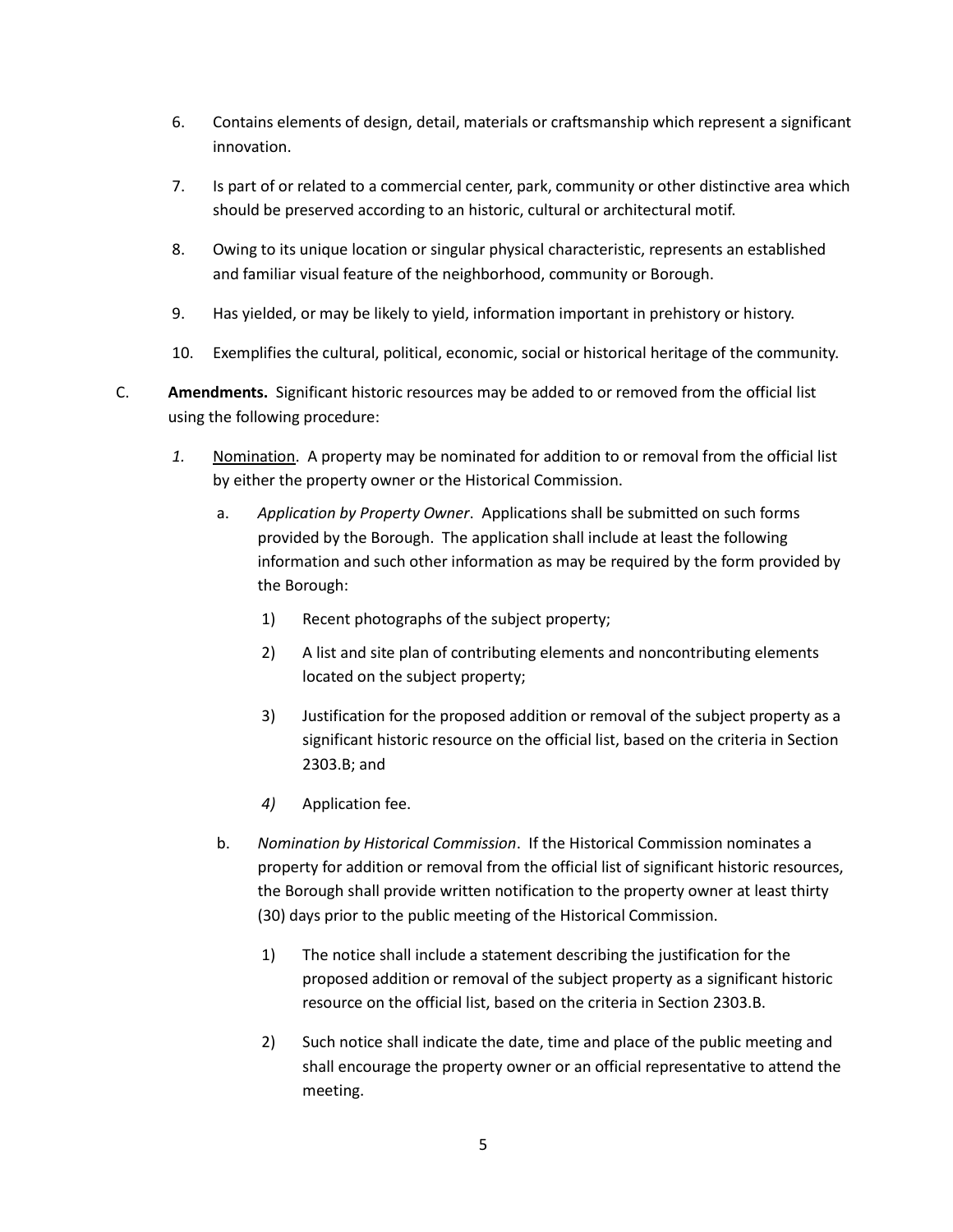- 3) Notice shall be sent by first class mail to the registered property owner's last known address as it appears in the Chester County real estate tax records.
- 2. Public Meeting. The nomination shall first be reviewed by the Historical Commission at a public meeting. Any interested party may attend the public meeting and present testimony or documentary evidence regarding the proposed addition or removal of the subject property as a significant historic resource on the official list.
- 3. Recommendation. The Historical Commission shall present its recommendation in writing to the Borough Council and the property owner. The written recommendation shall include the opinion of the Historical Commission regarding the proposed action, a summary of findings reached by the Historical Commission, and copies of all documents presented at the public meeting.
- 4. Public Hearing. After receipt of the recommendation from the Historical Commission, Borough Council shall hold a public hearing pursuant to the requirements of Section 609, Enactment of Zoning Ordinance Amendments, of Act 247, Municipalities Planning Code, as amended.
	- a. If the nomination was made by the property owner(s), the public meeting by the Historical Commission and public hearing by Borough Council shall both be held within sixty (60) days of receipt of the application, unless an extension of time is formally granted by the applicant.
	- b. If the nomination was made by the Historical Commission, the public hearing by Borough Council shall be held within sixty (60) days of the public meeting by the Historical Commission.
- 5. Decision. Within forty five (45) days of the public hearing, Borough Council shall render its decision on the addition or removal of the property as a significant historic resource on the official list based upon the criteria set forth in Section 2303.B. Written notice of the action taken by Borough Council shall be sent in writing to the property owner and any other individual or organization requesting notification.

## **Section 2304 PERMITS FOR DEMOLITION OF STRUCTURAL HISTORIC FABRIC**

The intentional demolition, in whole or in part, of the structural historic fabric of a significant historic resource shall not occur until the Applicant obtains such permit from the Borough in accordance with the following procedures.

A. **Application for Demolition of Structural Historic Fabric.** An application for demolition of the structural historic fabric of a significant historic resource shall be completed by the Applicant and submitted to the Zoning Officer. Applications shall be submitted on such forms provided by the Borough. The application shall include at least the following information and such other information as may be required by the form provided by the Borough: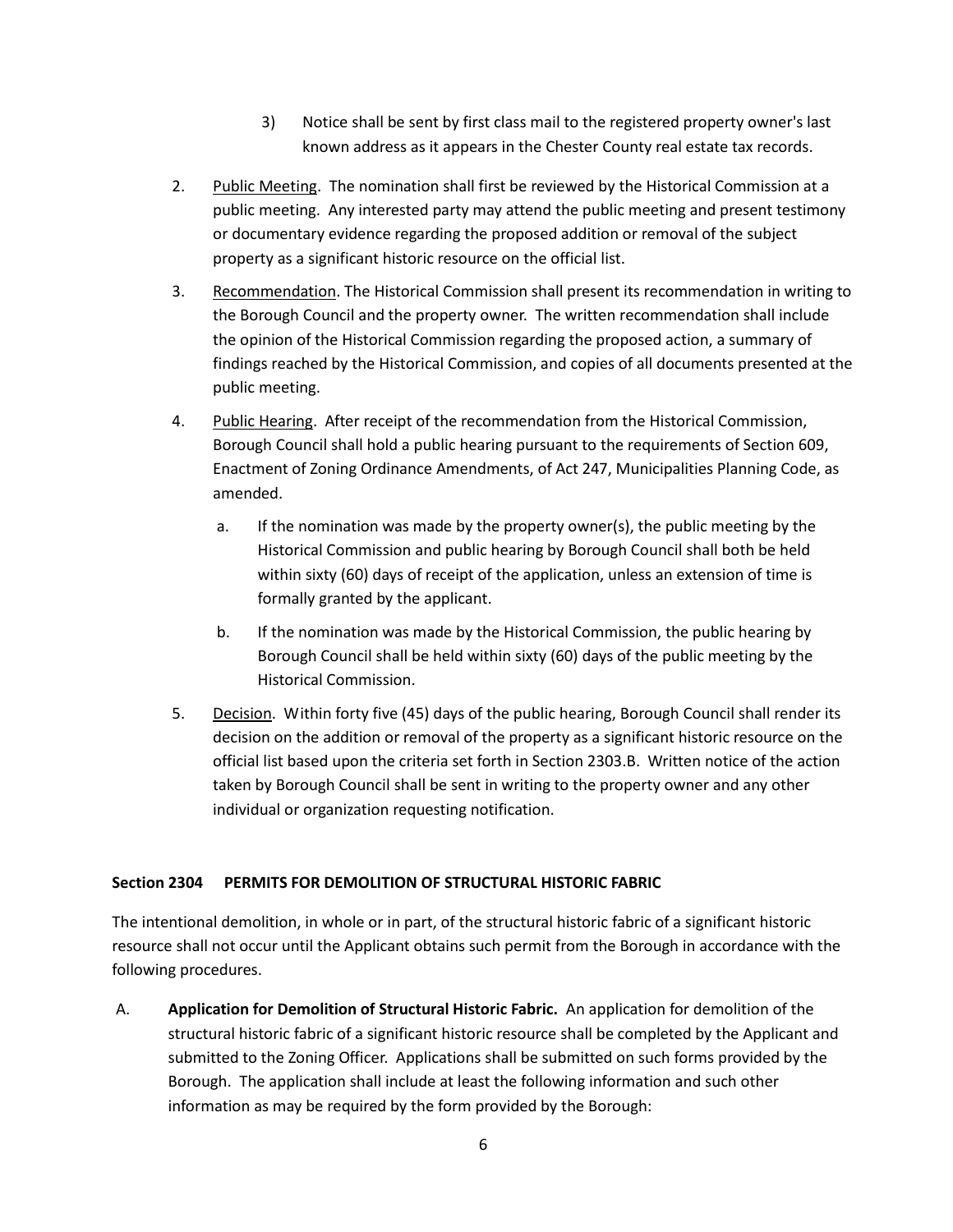- 1. Information about the existing significant historic resource, including:
	- a. Disclosure of any known history of the significant historic resource and its contents;
	- b. Recent interior and exterior photographs of the significant historic resource; and
	- c. A site plan showing property boundaries, the entire footprint of all buildings, structures, plantings, driveways, and other features, and significant historic resources on the property.
- 2. A written statement about the proposed demolition and construction, including:
	- a. Proposed future use of the site;
	- b. Proposed method of demolition;
	- c. Proposed means for disposition of materials;
	- d. Timeline for implementation of the proposed future use of the site; and
	- e. Conceptual renderings of proposed new construction.
- 3. Justification for demolition of the structural historic fabric of the significant historic resource including credible evidence regarding:
	- a. Any attempt to sell the property during the preceding three (3) years;
	- b. Uses permitted within the underlying zoning district, either as permitted uses, special exception uses, or conditional uses, have been denied, are not feasible due to constraints created by the significant historic resource, or do not provide a reasonable economic return based on a reasonable initial investment;
	- c. The razing and removal of the significant historic resource will not adversely impact the significance, or structural or aesthetic integrity of any adjacent significant historic resource; and
	- d. The applicant has not contributed to the existing conditions, either through neglect or prior renovation, conversion, alteration or similar physical action.
- 4. Application fee.

#### B. **Procedures for Review of Demolition of Structural Historic Fabric.**

1. **Application Completeness.** The Zoning Officer shall review the application to determine if it is complete. If the application is deficient in any way, the Zoning Officer shall notify the applicant in writing, specifying any and all deficiencies. If such deficiencies are not remedied in the form of a resubmitted application rectifying such identified deficiencies by the applicant, this shall constitute sufficient grounds for denial by the Borough Council of the application subsequent to public hearing should the Council deem such deficiencies to be substantially at variance with the requirements of this or other applicable Borough Ordinances.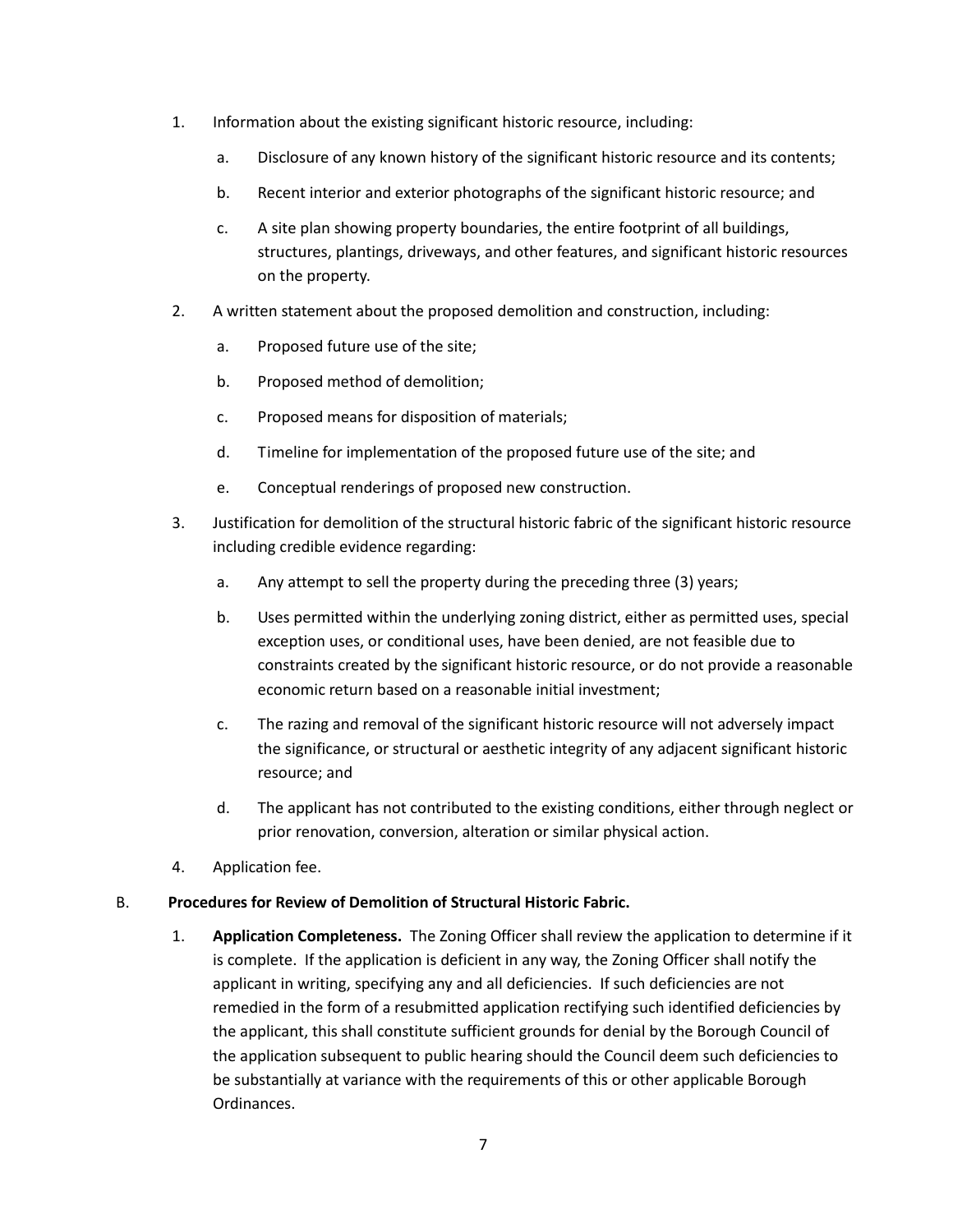- 2. **Historical Commission Public Meeting.** Within thirty (30) days of receipt of a complete application, at a regular meeting or a special meeting, the Historical Commission shall review the application for demolition of structural historic fabric.
	- a. Signs. Public notice signs provided by the Borough shall be posted on the subject property in full view of the public. Where a significant historic resource does not have frontage on a public street, such signs shall be erected on the nearest street right-ofway with an attached notation indicating generally the direction and distance to the subject historic resource. The signs shall be erected not less than seven (7) days before the Historical Commission meeting, and shall be maintained by the applicant until final determination has been made by the Borough Council.
	- b. Notification. The Applicant shall provide written notice to all adjacent property owners not less than seven (7) days before the Historical Commission meeting.
	- c. Testimony. Any interested party may attend the public meeting and present testimony or documentary evidence regarding the proposed demolition impacting the significant historic resource.
- 3. **Temporary Delay.** If the subject property satisfies three or more of the criteria for designation specified in Section 2303.B, the Historical Commission may elect to implement a temporary delay for a period not to exceed ninety (90) days to allow further consideration of one or more of the following:
	- a. Discussion with the Applicant of alternatives to demolition;
	- b. Submittal, by the Applicant, of any of the additional information outlined in Section 2304.C at the request of the Historical Commission; or
	- c. If the subject property satisfies criterion 2303.B.9, preparation, by the Applicant, of archival documentation for the significant historic resource as set forth in Section 2305.

The Historical Commission shall hold another public meeting prior to the conclusion of the temporary delay period.

4. **Recommendation.** The Historical Commission shall present its recommendation in writing to the Borough Council, the Applicant, and the property owner within ten (10) days following the final public meeting, which period may be extended by mutual consent of the Historical Commission and Applicant. The written recommendation shall include the Historical Commission's recommendation to approve, approve with conditions, or deny the application for demolition of structural historic fabric, with reasons or conditions provided in detail. The Historical Commission shall base its recommendation on the criteria outlined in Section 2303.D and shall provide a summary of findings reached by the Historical Commission along with copies of all documents presented at the meeting.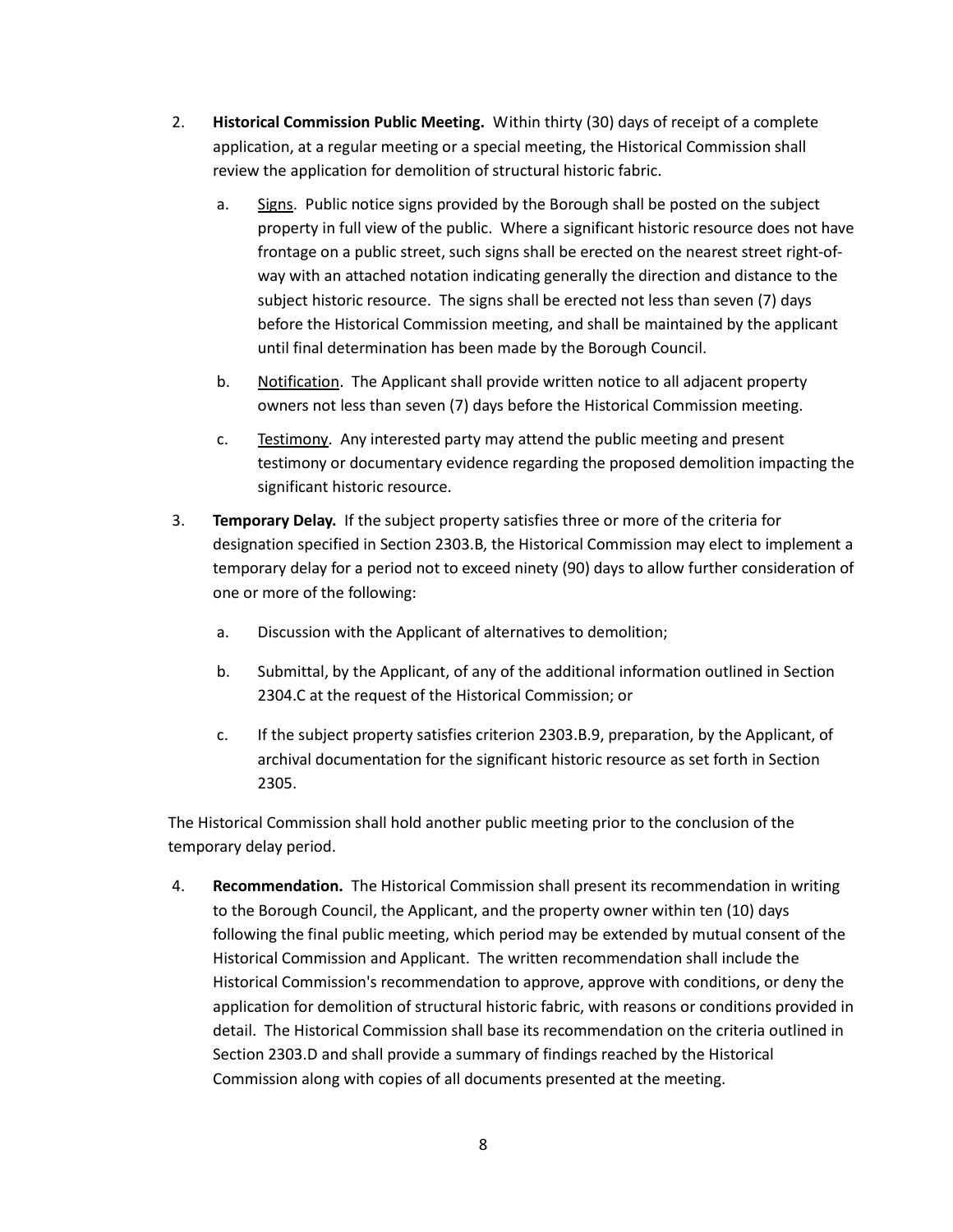- 5. **Borough Council Public Meeting and Decision.** Within forty five (45) days of receipt of the written recommendation of the Historical Commission, unless this period is extended by mutual consent of the Borough Council and Applicant, Borough Council shall review the application at a public meeting and shall render a decision to either approve, approve with conditions, or deny the application for demolition of structural historic fabric. Borough Council shall consider the written recommendation of the Historical Commission as well as any evidence, reports or testimony of interested parties.
- C. **Additional Information for Review of Demolition of Structural Historic Fabric.** During the review period, the Historical Commission may require any of the following additional information from the Applicant to assist in reaching a recommendation:
	- 1. A condition assessment prepared by a registered structural engineer or architect with demonstrated experience in historic preservation;
	- 2. A report from a code enforcement officer indicating the property's compliance, or lack thereof, with the International Property Maintenance Code;
	- 3. The amount paid for the property;
	- 4. The date of purchase and party from whom purchased;
	- 5. The most recent assessed value of the land and improvements;
	- 6. For depreciable properties, a pro forma financial statement prepared by an accountant or broker of record that includes the annual gross income from the property for the previous three years;
	- 7. Itemized operating and maintenance expenses for the previous three years;
	- 8. Any depreciation deduction taken;
	- 9. Annual cash flow before and after debt service, if any;
	- 10. Any consideration by the owner as to profitable adaptive reuse of the property;
	- 11. The current form of ownership and operation of the property, whether an individual, forprofit or not-for-profit corporation, limited partnership, or joint venture;
	- 12. A cost estimate of proposed rehabilitation work and demolition;
	- 13. The estimated market value of the property in its current condition and after completion of the proposed construction, alteration, or demolition;
	- 14. A financial summary of operations and maintenance costs for any adaptive uses considered;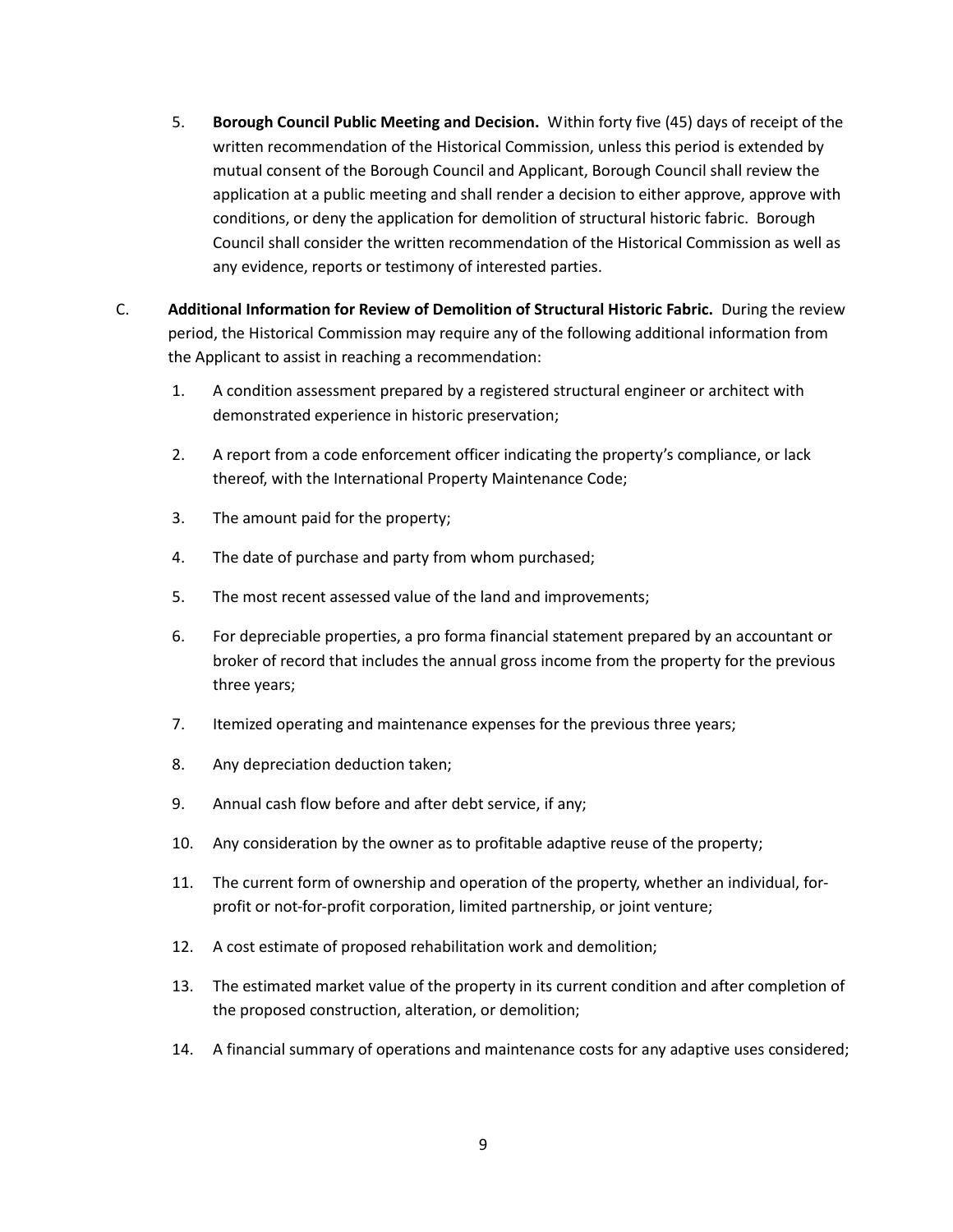- 15. Any listing of the property for sale or rent including price asked and offers received during the past three years;
- 16. The remaining balance on any mortgage or other financing secured by the owner or applicant and annual debt service, if any, for the previous three years; or
- 17. Copies of all appraisals obtained within the previous three years by the owner or applicant in connection with the purchase, financing, or ownership of the property.
- D. **Standards for Review of Demolition of Structural Historic Fabric.** The following standards shall be used in evaluating the proposed demolition of the structural historic fabric of a significant historic resource:
	- 1. The impact of the proposed demolition on the historical importance and architectural integrity of the significant historic resource(s) on the subject property;
	- 2. The impact of the proposed demolition on the historical importance and architectural integrity of adjacent significant historic resources and contributing resources;
	- 3. Economic hardship;
	- 4. Property condition;
	- 5. Feasibility for adaptive reuse of significant historic resources;
	- 6. Design compatibility of proposed new construction with adjacent significant historic resources and the surrounding neighborhood;
	- 7. Reasonable alternatives to demolition the structural historic fabric of the significant historic resource; and
	- 8. The speculative nature and timeline for the proposed future use of the property.

## **Section 2305 DEMOLITION BY NEGLECT OF SIGNIFICANT HISTORIC RESOURCES**

When a significant historic resource is allowed to be vandalized, or is improperly maintained as to allow excessive decay or ruin, it shall be considered demolition by neglect. In order to prevent such demolition by neglect the following provisions shall be applicable to significant historic resources:

- A. **Criteria.** Demolition by neglect of a significant historic resource shall be deemed to have occurred if the structure is unoccupied and exhibits two or more of the following:
	- 1. Roof failure or substantial deterioration of roofing material is apparent;
	- 2. Substantial rot, collapse, or decay is visible on the exterior of the building;
	- 3. Broken windows are present;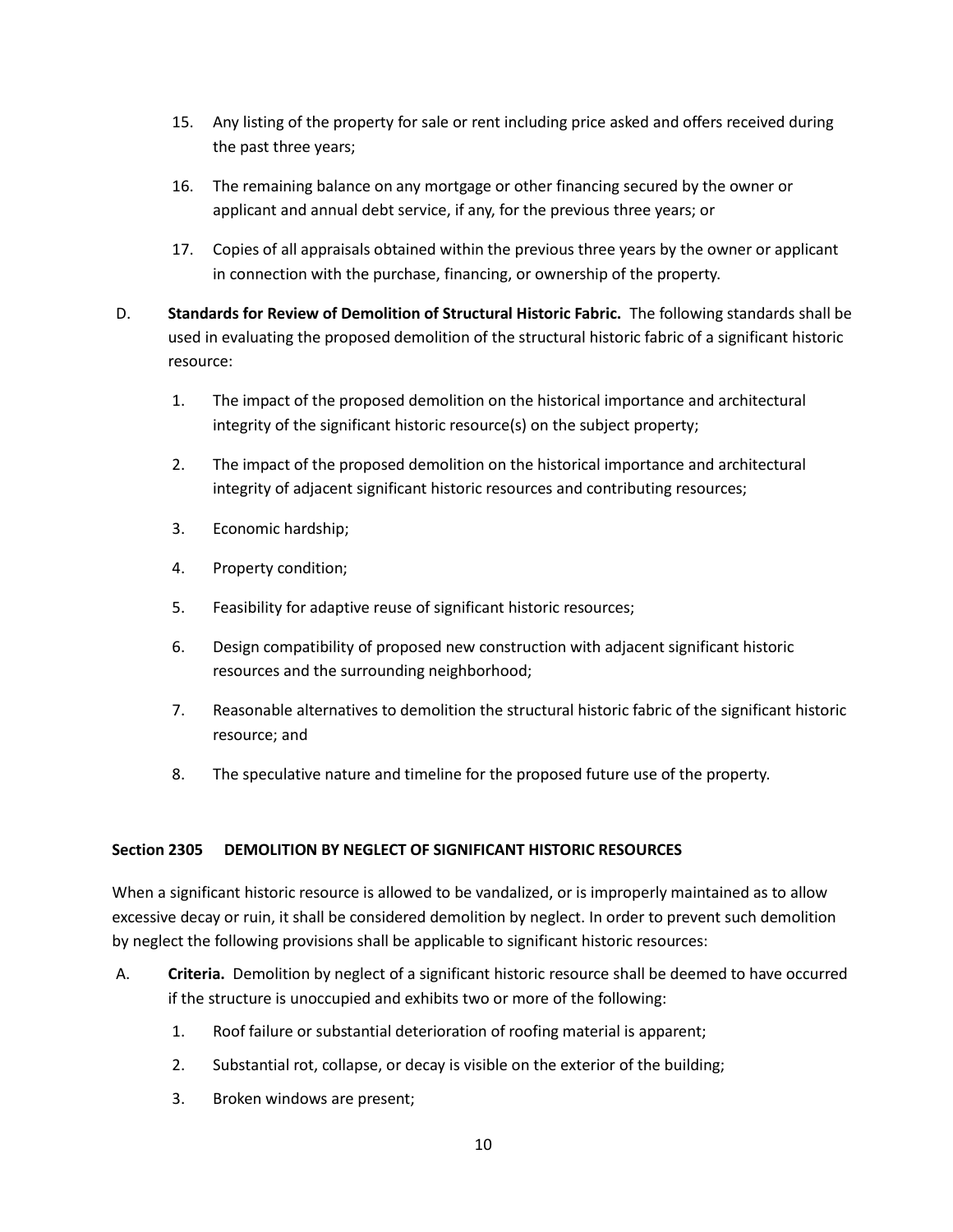- 4. Unsecured entrances are visible or reported;
- 5. Vegetative growth is allowed to damage building fabric;
- 6. Mold, moss or mildew is visible on building surfaces;
- 7. Loss of the exterior building envelope is evident.

#### B. **Procedure.**

- 1. Statement of Concern. The process for declaration of demolition by neglect of any significant historic resource may be initiated by any concerned resident or property owner of the Borough. Said resident or property owner shall notify the Borough of their concern by preparing a written statement and submitting said statement to the Borough Office.
- 2. Notice of Inspection. At a regular or special meeting, the Historical Commission shall make arrangements to have the property examined by an inspection team. The property owner shall be notified in writing by certified mail of the date and time of the inspection at least ten (10) days prior to the inspection.
- 3. Inspection. On the scheduled date and time for inspection, the inspection team shall enter the property to evaluate conditions of the property and investigate the allegations set forth in the statement of concern. An inspection of the interior of any building subject to a Notice of Inspection for Demolition by Neglect may be conducted if the property owner, or authorized agent, is present, otherwise, only the exterior of the building will be examined. If the building is occupied, the Codes Enforcement Officer shall determine whether conditions warrant a code enforcement action to protect the health, safety and welfare of its occupants and the general public. If the owner refuses to allow entry into the building, and the Codes Enforcement Officer believes that an internal inspection is necessary, an Administrative Search Warrant shall be requested from the Magisterial District Justice.
- 4. Inspection Report. The inspection team shall gather information, including photographs, sufficient to convey the condition of the significant historic resource to the Historical Commission and Borough Council.
- 5. Review by the Historical Commission. Within thirty (30) days of the inspection, at its regular meeting or a special meeting, the Historical Commission shall review the results of the inspection. The property owner or authorized agent shall be notified of the meeting and encouraged to present evidence and testimony pertaining to the claim of demolition by neglect. The Historical Commission shall determine if the significant historic resource has been vandalized or improperly maintained so as to cause excessive decay or ruin taking into account the following:
	- a. The condition of significant architectural features that contribute to the historic importance and/or architectural integrity of the significant historic resource.
	- b. Whether the property owner has made a reasonable effort to properly stabilize and secure the property.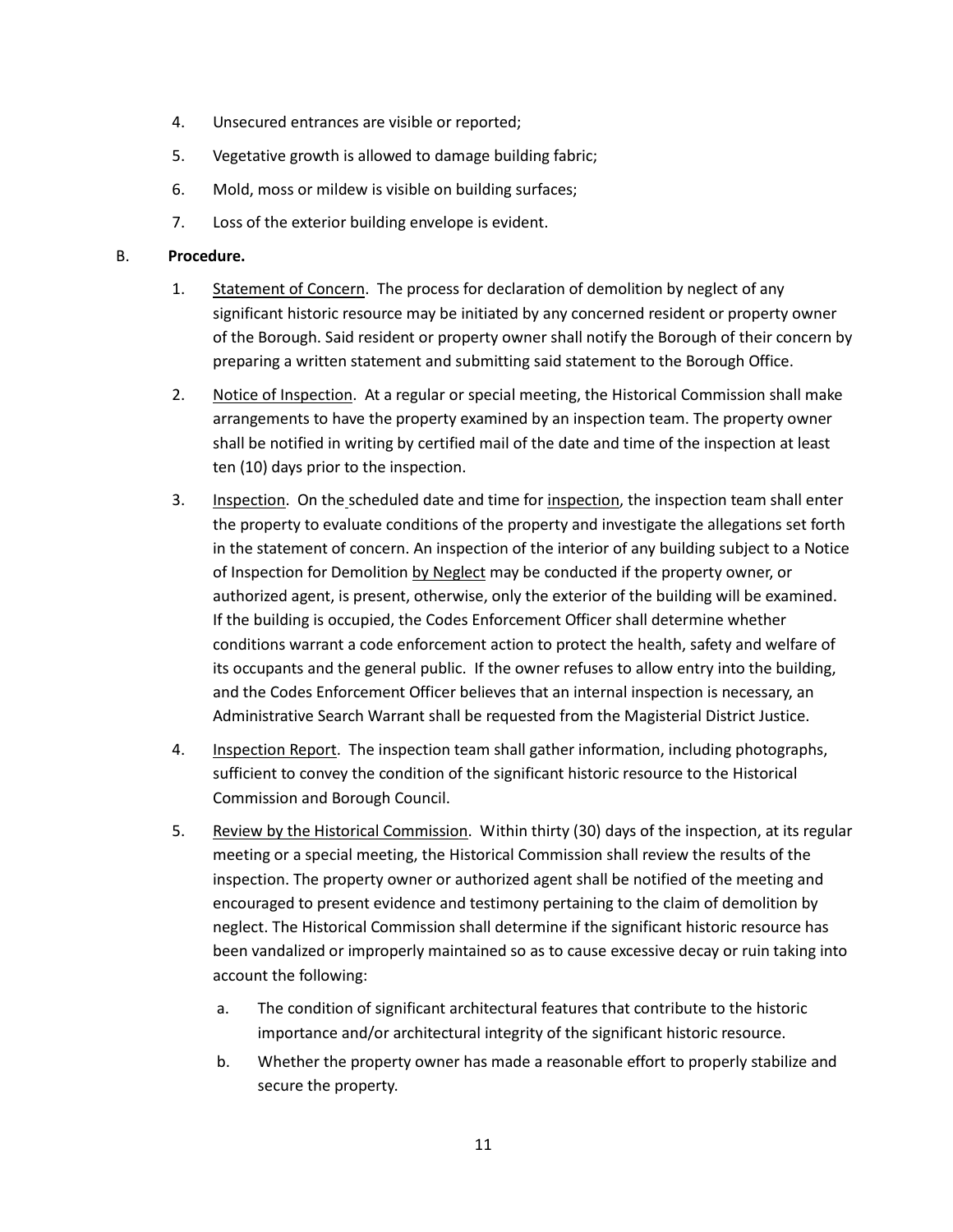- c. Whether there is any current reasonable use of existing buildings on the property.
- d. Whether property maintenance and stabilization represents a financial hardship for the property owner.
- e. Any future plans of the property owner for alternative uses of the property.
- 6. Recommendation of the Historical Commission. Within thirty (30) days of its meeting the Historical Commission shall forward written findings to the Borough Council relative to the claim of demolition by neglect addressing the criteria outlined in this Section.
- 7. Final Decision on Demolition by Neglect. Within thirty (30) days of receipt of the report, the Borough Council shall review the findings of the Historical Commission. The property owner shall be given ten (10) days notice of the Borough Council meeting. The Borough Council shall consider the report of the Historical Commission as well as any evidence, reports or testimony of interested parties and shall render a decision as to whether or not a demolition by neglect has occurred. The decision shall consist of one of the following based on the evidence and testimony presented:
	- a. A demolition by neglect has occurred and shall be remedied through one or more of the actions listed in this Section.
	- b. A demolition by neglect has not occurred and no further action is required of the property owner.

The Borough Council shall, within fifteen (15) days of the aforesaid public meeting, send official written communication of its decision to the property owner including required actions.

- 8. Initial Action Required of Property Owner. If the final decision of the Borough Council is that a Demolition by Neglect has occurred the decision shall indicate what measures shall be taken to rectify the situation including an initial action with a deadline for compliance of sixty (60) days. For unoccupied properties, the initial action shall be to adequately secure and stabilize the property and turn off utilities. If the deadline for initial action passes without compliance by the property owner, the Borough Council shall take additional action including one or more of the following:
	- a. Granting a deadline extension if the property owner has demonstrated due diligence in correcting adverse conditions;
	- b. Code enforcement including fines; or
	- c. An agent for the Borough may enter the property to secure and repair adverse conditions with a lien placed on the property to recover costs and expenses.
- 9. Additional Actions Required of Property Owner. After the initial action one or more of the following additional actions with deadlines for compliance, may be required of a property owner when the Borough Council determines that a Demolition by Neglect remains in effect: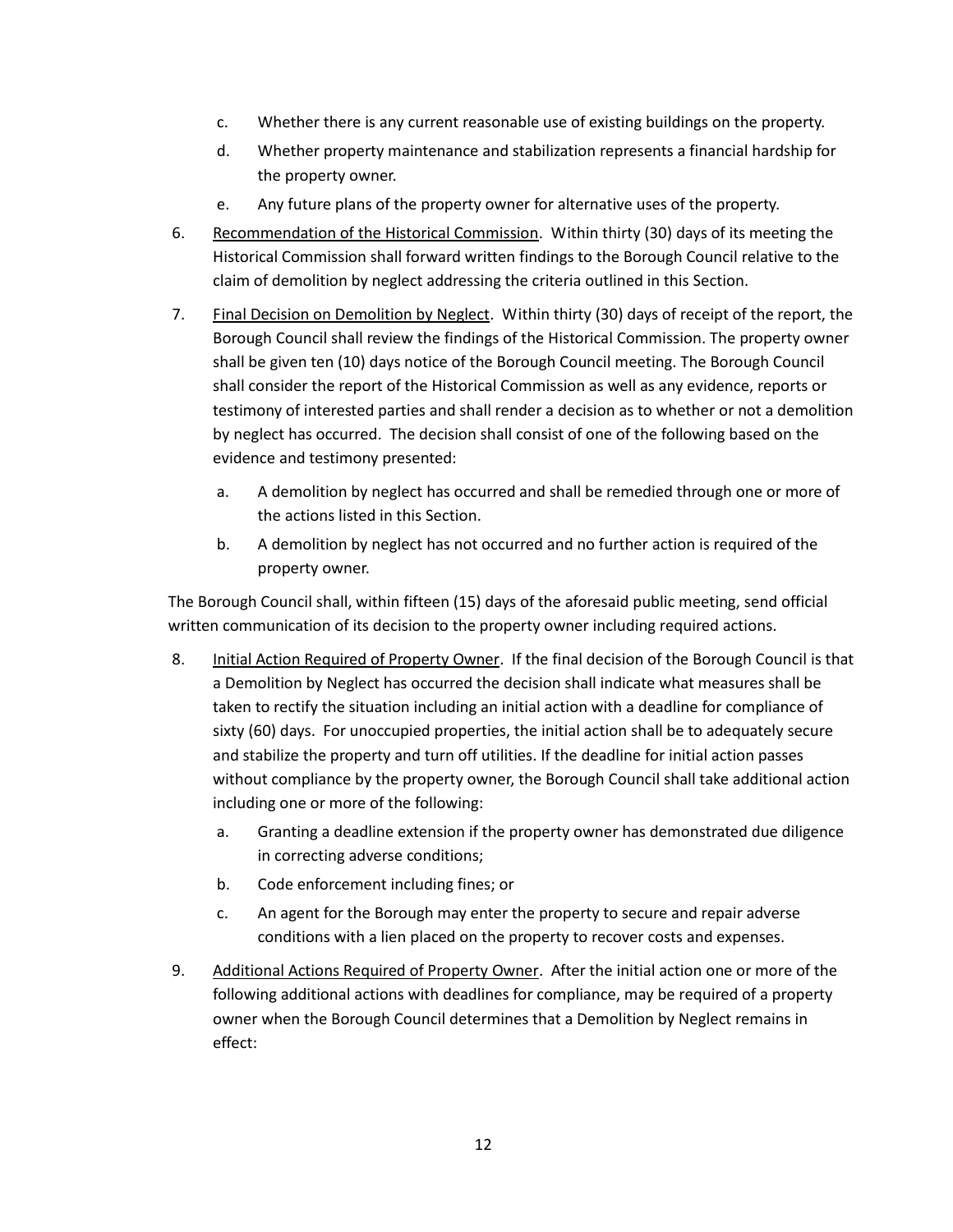- a. Unoccupied significant historic resources shall be properly secured at the property owner's expense in accordance with the National Park Service Preservation Brief # 31 and utilities turned off.
- b. The property owner, or authorized agent, shall apply for a demolition permit consistent with Section 2304 of this Article.
- c. A designated agent for the Borough shall enter, repair and secure the significant historic resource to prevent further deterioration with costs to be recovered from the owner through a lien placed on the property.
- d. If conditions warrant, code enforcement action with the findings of the Historical Commission and Borough Council forwarded to the proper authority.
- e. Preparation of archival documentation for the significant historic resource as set forth in Section 2306.
- 10. Periodic Inspections. Throughout the course of proceedings the Borough Council may require periodic inspections of the property to monitor conditions and ensure compliance. The interior and exterior of the significant historic resource shall be inspected periodically by the Building Inspector, a member of the Historical Commission, and the owner or a designated agent to determine compliance.

## **Section 2306 ARCHIVAL DOCUMENTATION OF SIGNIFICANT HISTORIC RESOURCES**

- A. **Contents.** The documentation required for a significant historic resource may depend on the nature of the resource to be demolished. The Borough may recommend documentation and recordation of any or all of the following:
	- 1. A detailed description of the significant historic resource and its context, including topography, vegetation, landscaping, driveways, structures and features;
	- 2. A detailed site plan of the significant historic resource;
	- 3. Measured floor plans, if applicable, and exterior elevations;
	- 4. Measured drawings of individual elements of the Historic Resource;
	- 5. Comprehensive photographic record of the major exterior elevations, general photographs of each room, and individual photos of significant decorative elements. Photographs may be black and white or color, and/or in digital format, so long as any prints are of archival quality;
	- 6. Chain of title or other information related to the history of the Historic Resource;
	- 7. Documentation of prior uses and historical events associated with the resource;
	- 8. A statement of the significance of the Historic Resource and its context to the Borough and environs.